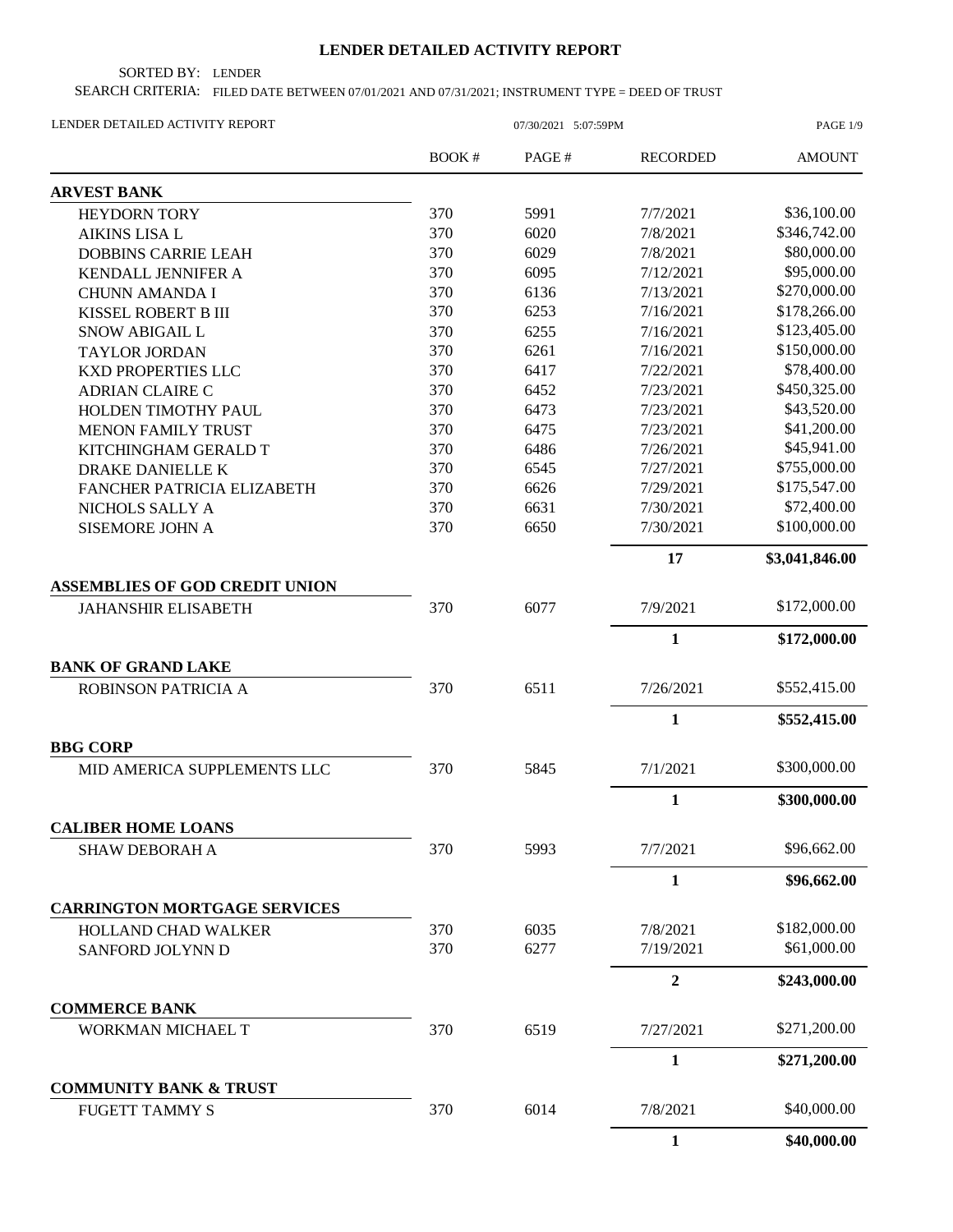| LENDER DETAILED ACTIVITY REPORT |  |
|---------------------------------|--|

07/30/2021 5:07:59PM

PAGE 2/9

|                                            | <b>BOOK#</b> | PAGE# | <b>RECORDED</b>         | <b>AMOUNT</b>      |
|--------------------------------------------|--------------|-------|-------------------------|--------------------|
| <b>COMMUNITY BANK AND TRUST</b>            |              |       |                         |                    |
| FREELEND RAYMOND A TRUST                   | 370          | 6089  | 7/12/2021               | \$116,000.00       |
| <b>WARREN HEATHER</b>                      | 370          | 6090  | 7/12/2021               | \$1,718,000.00     |
| FREELAND ELDON D TRUST                     | 370          | 6107  | 7/12/2021               | \$259,000.00       |
| <b>HIERHOLZER BLAKE</b>                    | 370          | 6579  | 7/28/2021               | \$75,000.00        |
| <b>BARE DELICIA H</b>                      | 370          | 6602  | 7/29/2021               | \$62,500.00        |
| <b>SEVERS RYAN</b>                         | 370          | 6604  | 7/29/2021               | \$60,000.00        |
| <b>ROGERS ANN</b>                          | 370          | 6672  | 7/30/2021               | \$195,900.00       |
|                                            |              |       | $\overline{7}$          | \$2,486,400.00     |
| <b>COMMUNITY NATIONAL BANK &amp; TRUST</b> |              |       |                         |                    |
| <b>BARBER KRISTIN I</b>                    | 370          | 6230  | 7/15/2021               | \$240,000.00       |
|                                            |              |       | 1                       | \$240,000.00       |
| <b>COMMUNITY STATE BANK</b>                |              |       |                         |                    |
| BENCHMARK ESTATE, INC                      | 370          | 5974  | 7/7/2021                | \$150,000.00       |
|                                            |              |       | $\mathbf{1}$            | \$150,000.00       |
| <b>CORTLAND PRODUCTS CORP</b>              |              |       |                         |                    |
| TILLMAN INFRASTRUCTURE LLC                 | 370          | 6157  | 7/14/2021               | 00,000,000.00      |
| TILLMAN INFRASTRUCTURE LLC                 | 370          | 6158  | 7/14/2021               | 50,000,000.00      |
| TILLMAN INFRASTRUCTURE LLC                 | 370          | 6176  | 7/14/2021               | 00,000,000.00      |
| TILLMAN INFRASTRUCTURE LLC                 | 370          | 6177  | 7/14/2021               | 50,000,000.00      |
|                                            |              |       | $\overline{\mathbf{4}}$ | \$2,700,000,000.00 |
| <b>CROSSCOUNTRY MORTGAGE</b>               |              |       |                         |                    |
| <b>MYERS JANAY R</b>                       | 370          | 6058  | 7/9/2021                | \$194,370.00       |
|                                            |              |       | $\mathbf{1}$            | \$194,370.00       |
| DAS ACQUISITION COMPANY                    |              |       |                         |                    |
| WHITEHEAD JESSI R                          | 370          | 6192  | 7/14/2021               | \$157,200.00       |
| <b>BLUNDELL HARRISON</b>                   | 370          | 6387  | 7/21/2021               | \$207,070.00       |
| MILLER MORGAN A                            | 370          | 6533  | 7/27/2021               | \$95,000.00        |
|                                            |              |       | $\mathbf{3}$            | \$459,270.00       |
| <b>FCS FINANCIAL</b>                       |              |       |                         |                    |
| WOODCHUCK FARM, LLC                        | 370          | 5917  | 7/6/2021                | \$58,719.00        |
| <b>BASS KATELYN MICHELLE</b>               | 370          | 5931  | 7/6/2021                | \$250,345.00       |
| MITCHELL LORELEI NICHELE                   | 370          | 5998  | 7/7/2021                | \$408,000.00       |
| <b>SCOTT FALON J</b>                       | 370          | 6003  | 7/8/2021                | \$135,920.00       |
| <b>GUINN SHEILA L</b>                      | 370          | 6425  | 7/22/2021               | \$111,500.00       |
| <b>MOORE TIAN</b>                          | 370          | 6557  | 7/28/2021               | \$157,500.00       |
|                                            |              |       | 6                       | \$1,121,984.00     |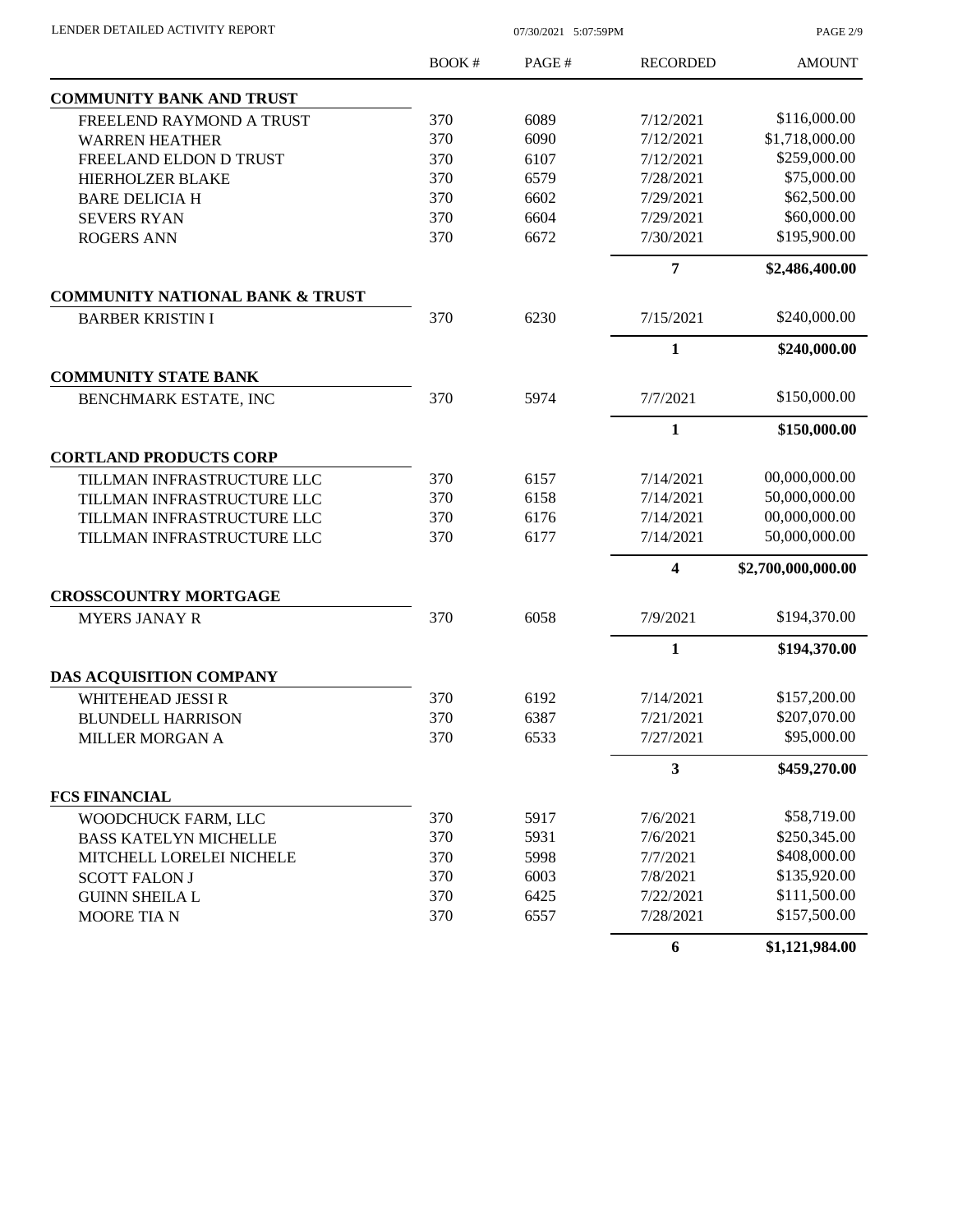PAGE 3/9

|                                              | <b>BOOK#</b> | PAGE# | <b>RECORDED</b> | <b>AMOUNT</b>  |
|----------------------------------------------|--------------|-------|-----------------|----------------|
| <b>FIRST COMMUNITY BANK</b>                  |              |       |                 |                |
| <b>DIVINE JENNIFER</b>                       | 370          | 5842  | 7/1/2021        | \$33,150.00    |
| MILLARD EMILY O                              | 370          | 5860  | 7/1/2021        | \$165,000.00   |
| <b>O'DELL AMBER N</b>                        | 370          | 5883  | 7/2/2021        | \$189,000.00   |
| <b>GIBBENS CONSTRUCTION AND PROPERTIES L</b> | 370          | 5889  | 7/2/2021        | \$142,000.00   |
| GIBBENS CONSTRUCTION AND PROPERTIES L        | 370          | 5890  | 7/2/2021        | \$142,000.00   |
| <b>BRAKE STACIA</b>                          | 370          | 5956  | 7/6/2021        | \$112,433.00   |
| RED DOOR PROPERTIES, LLC                     | 370          | 6010  | 7/8/2021        | \$75,000.00    |
| JOY OF ALL WHO SORROW MISSION, INC           | 370          | 6039  | 7/8/2021        | \$215,000.00   |
| <b>SASSMAN JEFF</b>                          | 370          | 6053  | 7/9/2021        | \$44,000.00    |
| <b>GARY HEATHER</b>                          | 370          | 6174  | 7/14/2021       | \$147,000.00   |
| <b>FIVEX LLC</b>                             | 370          | 6180  | 7/14/2021       | \$52,700.00    |
| MILLER TREVOR JORDAN BAUER                   | 370          | 6247  | 7/16/2021       | \$238,425.00   |
| <b>BABBITT MICHELE</b>                       | 370          | 6301  | 7/19/2021       | \$80,000.00    |
| <b>VANCE TERRY</b>                           | 370          | 6369  | 7/21/2021       | \$203,137.00   |
| KISSEL SIDING & GUTTLER LLC                  | 370          | 6608  | 7/29/2021       | \$139,000.00   |
| HERNANDEZ CLAUDIA IVETH                      | 370          | 6610  | 7/29/2021       | \$51,850.00    |
|                                              |              |       | 16              | \$2,029,695.00 |
| <b>FIRST FEDERAL BANK OF KANSAS CITY</b>     |              |       |                 |                |
| <b>ELDER WENDY</b>                           | 370          | 6133  | 7/13/2021       | \$140,000.00   |
|                                              |              |       | 1               | \$140,000.00   |
| <b>FIRSTTRUST HOME LOANS</b>                 |              |       |                 |                |
| <b>BRIDGES LADONNA</b>                       | 370          | 6026  | 7/8/2021        | \$210,000.00   |
| <b>HARDY DAVID J JR</b>                      | 370          | 6326  | 7/20/2021       | \$145,319.00   |
|                                              |              |       | $\overline{2}$  | \$355,319.00   |
| <b>FLANNIGAN STATE BANK</b>                  |              |       |                 |                |
| <b>TAUTE KELLY R</b>                         | 370          | 6683  | 7/30/2021       | \$287,920.00   |
|                                              |              |       | 1               | \$287,920.00   |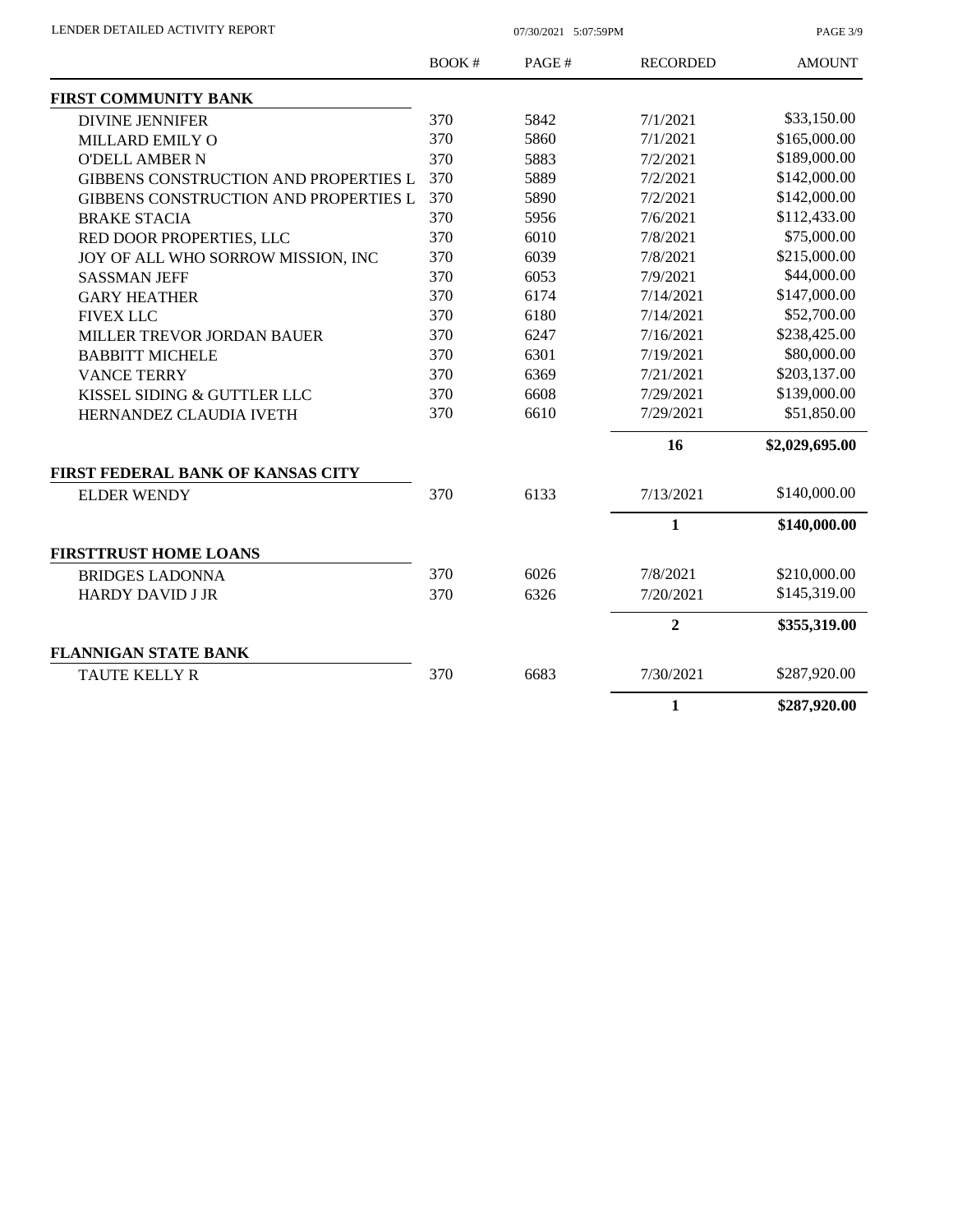PAGE 4/9

|                                                             | BOOK # | PAGE# | <b>RECORDED</b> | <b>AMOUNT</b>  |
|-------------------------------------------------------------|--------|-------|-----------------|----------------|
| <b>FLAT BRANCH MORTGAGE</b>                                 |        |       |                 |                |
| PRUITT SUZANNE                                              | 370    | 5844  | 7/1/2021        | \$69,840.00    |
| RICKMAN MICHELE D                                           | 370    | 5900  | 7/2/2021        | \$330,389.00   |
| HERNANDEZ VANESSA                                           | 370    | 5909  | 7/2/2021        | \$127,645.00   |
| <b>HARRIS BRENT</b>                                         | 370    | 5916  | 7/6/2021        | \$269,429.00   |
| MULLIN BARBARA JEAN                                         | 370    | 6007  | 7/8/2021        | \$70,000.00    |
| SPENCER DENNIS                                              | 370    | 6041  | 7/8/2021        | \$52,530.00    |
| <b>LATHEM ANGELA</b>                                        | 370    | 6069  | 7/9/2021        | \$103,785.00   |
| WILLIAMS SHANNON LANE                                       | 370    | 6071  | 7/9/2021        | \$456,560.00   |
| YOUNG FLORENCE                                              | 370    | 6093  | 7/12/2021       | \$177,500.00   |
| MILLER DYLAN J                                              | 370    | 6098  | 7/12/2021       | \$96,414.00    |
| <b>FERGUSON JESSICA L</b>                                   | 370    | 6199  | 7/14/2021       | \$85,858.00    |
| <b>TURNER THOMAS J</b>                                      | 370    | 6273  | 7/16/2021       | \$302,553.00   |
| PIERCE DANIELLE                                             | 370    | 6283  | 7/19/2021       | \$140,650.00   |
| THOMASON JOHN M J                                           | 370    | 6361  | 7/20/2021       | \$199,680.00   |
| MINEAR BRITTANY M                                           | 370    | 6382  | 7/21/2021       | \$96,000.00    |
| <b>CONNOR ANGELA</b>                                        | 370    | 6402  | 7/22/2021       | \$121,754.00   |
| <b>CROWDER MATTHEW D</b>                                    | 370    | 6450  | 7/23/2021       | \$199,711.00   |
| <b>SMITH SCOTT L</b>                                        | 370    | 6523  | 7/27/2021       | \$45,000.00    |
| <b>BROWN MICHAEL L</b>                                      | 370    | 6546  | 7/27/2021       | \$198,000.00   |
| <b>TERRY LOGAN J</b>                                        | 370    | 6550  | 7/27/2021       | \$225,000.00   |
| <b>CHASTAIN WANDA</b>                                       | 370    | 6654  | 7/30/2021       | \$240,800.00   |
| <b>LEMASTERS CHRISTOPHER J</b>                              | 370    | 6664  | 7/30/2021       | \$134,000.00   |
| <b>SMITH DAVID W</b>                                        | 370    | 6674  | 7/30/2021       | \$150,707.00   |
| <b>WHEELER KALEY</b>                                        | 370    | 6679  | 7/30/2021       | \$161,212.00   |
| <b>LARSON CHANTEL P</b>                                     | 370    | 6687  | 7/30/2021       | \$240,000.00   |
|                                                             |        |       |                 |                |
|                                                             |        |       | 25              | \$4,295,017.00 |
| FREEDOM BANK OF SOUTHERN MISSOURI<br><b>STEWART TYLER N</b> | 370    | 6281  | 7/19/2021       | \$27,750.00    |
|                                                             |        |       | $\mathbf{1}$    | \$27,750.00    |
| <b>FREEDOM MORTGAGE</b>                                     |        |       |                 |                |
| <b>BROWN MARY A</b>                                         | 370    | 5902  | 7/2/2021        | \$134,908.00   |
| <b>CRAIG JOSHUA</b>                                         | 370    | 6142  | 7/13/2021       | \$162,922.00   |
| <b>BOSWELL SHANNON</b>                                      | 370    | 6183  | 7/14/2021       | \$211,992.00   |
| <b>CONNELL KEVIN J</b>                                      | 370    | 6203  | 7/14/2021       | \$63,329.00    |
| <b>DENMARK SHEILA G</b>                                     | 370    | 6332  | 7/20/2021       | \$109,000.00   |
| DANNER TARA M                                               | 370    | 6421  | 7/22/2021       | \$162,954.00   |
|                                                             |        |       | 6               | \$845,105.00   |
| <b>GATEWAY MORTGAGE GROUP</b>                               |        |       |                 |                |
| <b>BROWN KENDALL LEE</b>                                    | 370    | 6100  | 7/12/2021       | \$327,500.00   |
| <b>BOECKER MORGAN BOWEN</b>                                 | 370    | 6337  | 7/20/2021       | \$208,000.00   |
|                                                             |        |       | $\mathbf{2}$    | \$535,500.00   |
| <b>GENERATIONS BANK</b>                                     |        |       |                 |                |
| RDT DRAFTING AND DESIGN, LLC                                | 370    | 6018  | 7/8/2021        | \$188,000.00   |
|                                                             |        |       | $\mathbf{1}$    | \$188,000.00   |
| <b>GERSHMAN MORTGAGE</b><br>WIGHT ERICA KOCH                | 370    | 6270  | 7/16/2021       | \$299,475.00   |
|                                                             |        |       | $\mathbf{1}$    | \$299,475.00   |
|                                                             |        |       |                 |                |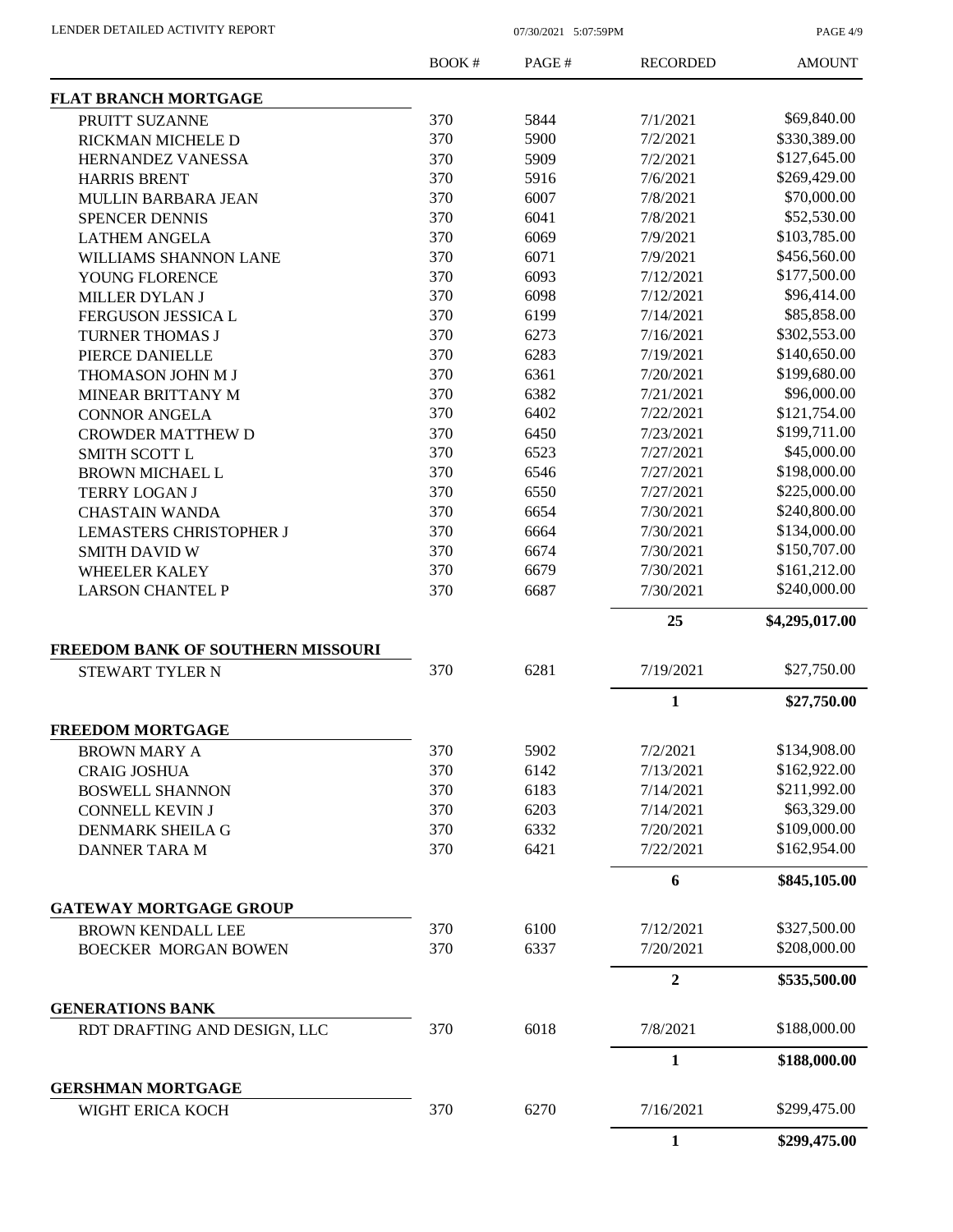|                                                    | BOOK# | PAGE# | <b>RECORDED</b> | <b>AMOUNT</b>  |
|----------------------------------------------------|-------|-------|-----------------|----------------|
| <b>GOODLEAP</b>                                    |       |       |                 |                |
| <b>ROGERS CHARLES</b>                              | 370   | 6045  | 7/9/2021        | \$250,400.00   |
|                                                    |       |       | $\mathbf{1}$    | \$250,400.00   |
| <b>GREAT PLAINS FEDERAL CREDIT UNION</b>           |       |       |                 |                |
| <b>ABERNATHY DESTYNI</b>                           | 370   | 6423  | 7/22/2021       | \$22,900.00    |
|                                                    |       |       | $\mathbf{1}$    | \$22,900.00    |
| <b>GREAT SOUTHERN BANK</b>                         |       |       |                 |                |
| <b>FRAZIER SHERRI D</b>                            | 370   | 5992  | 7/7/2021        | \$85,460.00    |
| RODRIGUEZ GINA MARIA                               | 370   | 5995  | 7/7/2021        | \$109,500.00   |
| <b>BEATY RICHARD L</b>                             | 370   | 6623  | 7/29/2021       | \$40,000.00    |
|                                                    |       |       | 3               | \$234,960.00   |
| <b>GUARANTY BANK</b>                               | 370   | 5863  | 7/1/2021        | \$55,500.00    |
| HENRY LAND & CATTLE, LLC                           | 370   | 5864  | 7/1/2021        | \$45,000.00    |
| HENRY LAND & CATTLE, LLC                           | 370   | 5898  | 7/2/2021        | \$20,000.00    |
| MARTELL JOANNE E SCANNELL<br><b>BLUM CYNTHIA L</b> | 370   | 5921  | 7/6/2021        | \$296,810.00   |
| <b>CURTIS STEPHANIE</b>                            | 370   | 6202  | 7/14/2021       | \$146,000.00   |
| COX VICKIE D                                       | 370   | 6316  | 7/19/2021       | \$548,250.00   |
| <b>SCHUBER MITCHELL HOMES LLC</b>                  | 370   | 6328  | 7/20/2021       | \$523,992.00   |
|                                                    | 370   | 6343  | 7/20/2021       | \$56,166.00    |
| <b>WILSON JAMES A JR</b>                           |       |       | 8               |                |
|                                                    |       |       |                 | \$1,691,718.00 |
| <b>GUILD MORTGAGE COMPANY</b>                      |       |       |                 | \$225,625.00   |
| <b>CRITES MCKENZIE B</b>                           | 370   | 6064  | 7/9/2021        |                |
|                                                    |       |       | $\mathbf{1}$    | \$225,625.00   |
| <b>HOME POINT FINANCIAL</b>                        |       |       |                 |                |
| <b>SHADDY JOHN R JR</b>                            | 370   | 6440  | 7/23/2021       | \$210,317.00   |
|                                                    |       |       | $\mathbf{1}$    | \$210,317.00   |
| <b>HOMESTAR FINANCIAL</b>                          |       |       |                 | \$242,000.00   |
| <b>SPEAR CINDY</b>                                 | 370   | 6390  | 7/21/2021       |                |
|                                                    |       |       | $\mathbf{1}$    | \$242,000.00   |
| <b>JLG MANAGEMENT INC</b><br>FRANCIS VICKI         | 370   | 6075  | 7/9/2021        | \$212,230.00   |
|                                                    |       |       | $\mathbf{1}$    | \$212,230.00   |
| <b>KELLY CAROLYN D TR</b>                          |       |       |                 |                |
| PETERS INVESTMENTS, LLC                            | 370   | 6111  | 7/13/2021       | \$92,398.86    |
|                                                    |       |       | $\mathbf{1}$    | \$92,398.86    |
| <b>LEGACY NATIONAL BANK</b>                        |       |       |                 |                |
| <b>JWT PROPERTIES LLC</b>                          | 370   | 6613  | 7/29/2021       | \$5,600,000.00 |
|                                                    |       |       | $\mathbf{1}$    | \$5,600,000.00 |
| <b>LOANDEPOT.COM</b>                               |       |       |                 |                |
| <b>CALDWELL TIMMY R</b>                            | 370   | 5878  | 7/2/2021        | \$192,000.00   |
| <b>MITCHEL TRACIE</b>                              | 370   | 5879  | 7/2/2021        | \$122,000.00   |
| <b>EBY FLOYD</b>                                   | 370   | 6239  | 7/16/2021       | \$163,302.00   |
| <b>GREMAUD KATHIE</b>                              | 370   | 6403  | 7/22/2021       | \$120,000.00   |
|                                                    |       |       |                 |                |

LENDER DETAILED ACTIVITY REPORT 07/30/2021 5:07:59PM

**4 \$597,302.00**

PAGE 5/9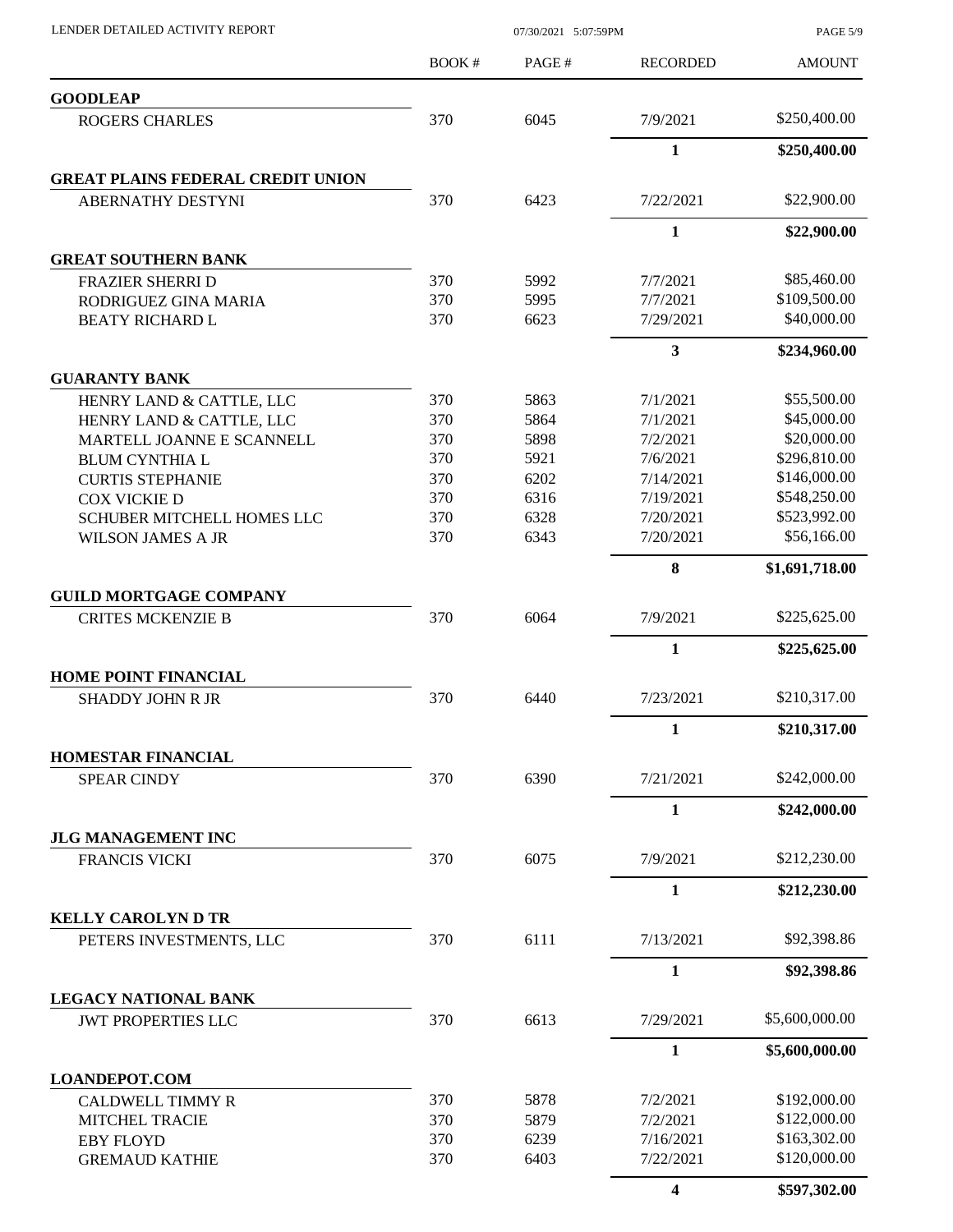BOOK # PAGE # PAGE 6/9 AMOUNT RECORDED **LOWER** FAABORG KIRK 370 6481 7/23/2021 \$250,000.00 **1 \$250,000.00 MCCURRY BRUCE TRUST** MID AMERICA SUPPLEMENTS LLC 370 5845 7/1/2021 \$300,000.00 **1 \$300,000.00 MID-MISSOURI BANK** HICKSON PAMELA 370 5914 7/6/2021 \$94,400.00 SPANGLER MEAGAN 370 6073 7/9/2021 \$96,500.00 HOOVER SCOTT D 370 6535 7/27/2021 \$166,250.00 **3 \$357,150.00 MORTGAGE RESEARCH CENTER** SHORT JEFF 370 5924 7/6/2021 \$185,016.00 CUPP JACQUELIN K 370 5981 7/7/2021 \$360,984.00 **2 \$546,000.00 NATIONSTAR MORTGAGE** ALEXANDER CHARLES E 370 5943 7/6/2021 \$58,548.00 **1 \$58,548.00 NEW AMERICAN FUNDING** TARKINGTON JERRY L 370 5982 7/7/2021 \$274,928.00 **1 \$274,928.00 NEW DAY FINANCIAL** BURCH GARY L 370 6460 7/23/2021 \$110,700.00 **1 \$110,700.00 NEWREZ** JOHNSTON WENDY L 370 6117 7/13/2021 \$78,087.00 **1 \$78,087.00 OAKSTAR BANK** HEXT MELISSA 670 5996 7/7/2021 \$119,400.00 RBC ENTERPRISES LLC 370 6461 7/23/2021 \$240,000.00 HOLDEN TREY 370 6495 7/26/2021 \$250,000.00 NICHOLAS RENTALS LLC  $370$  6573  $7/28/2021$  \$89,964.00 **4 \$699,364.00 OLD MISSOURI BANK** PFEFFER ADRIANNE A TRUST 370 6589 7/28/2021 \$399,900.00 **1 \$399,900.00 PENNYMAC LOAN SERVICES** GABRIEL GARETT 370 6278 7/19/2021 \$174,256.00 BENTZ SAMUEL J 370 6595 7/29/2021 \$167,246.00 **2 \$341,502.00**

LENDER DETAILED ACTIVITY REPORT 07/30/2021 5:07:59PM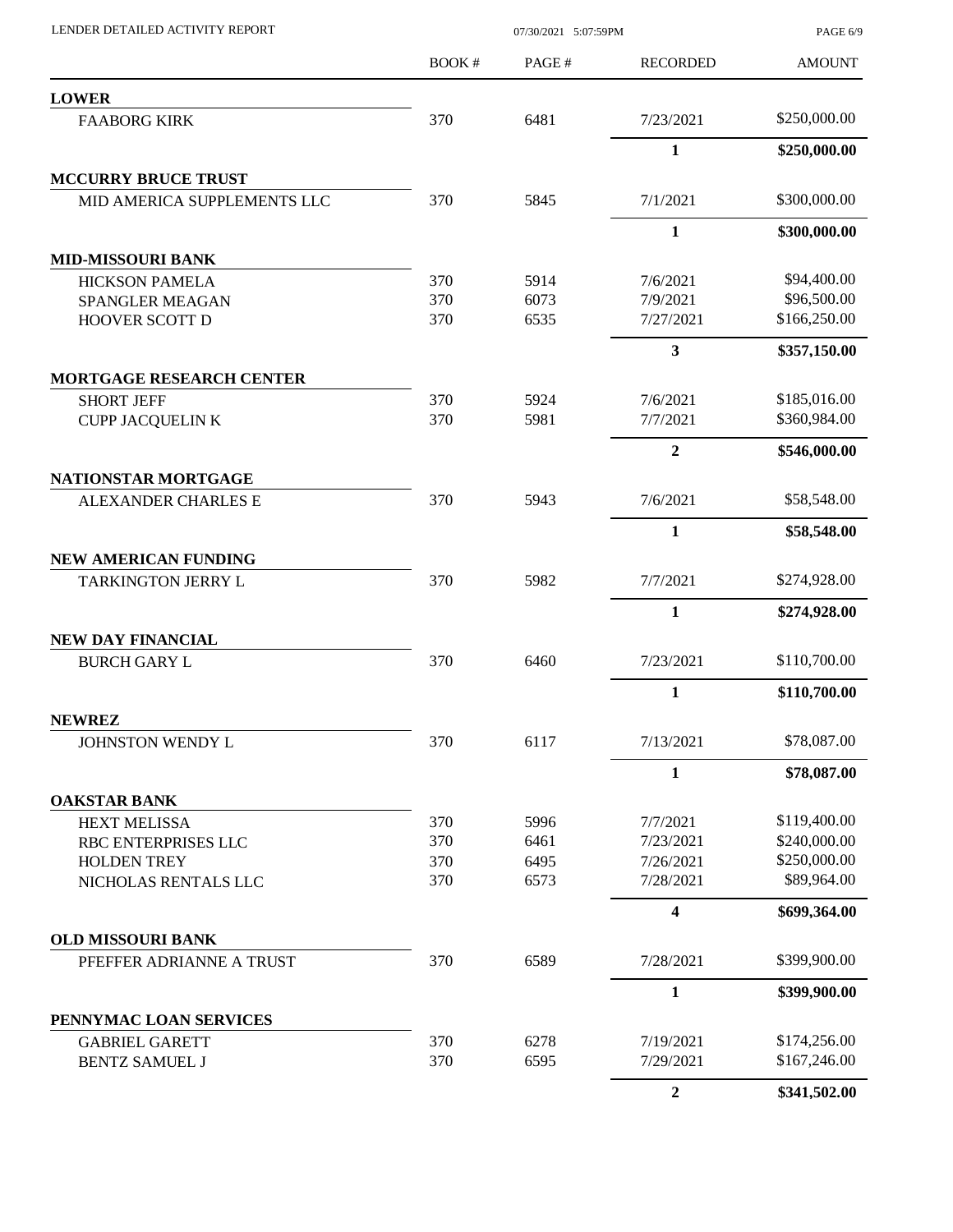PAGE 7/9

|                                                 | <b>BOOK#</b> | PAGE# | <b>RECORDED</b>      | <b>AMOUNT</b>  |
|-------------------------------------------------|--------------|-------|----------------------|----------------|
| PEOPLES BANK                                    |              |       |                      |                |
| <b>CRANE RACHEL R</b>                           | 370          | 5940  | 7/6/2021             | \$124,000.00   |
| <b>CRANE RACHEL R</b>                           | 370          | 5941  | 7/6/2021             | \$13,950.00    |
| <b>GILKERSON MORGAN</b>                         | 370          | 5987  | 7/7/2021             | \$112,425.00   |
| MOLANDCO, INC                                   | 370          | 6009  | 7/8/2021             | \$475,000.00   |
| <b>DAVIS JERID LEE</b>                          | 370          | 6060  | 7/9/2021             | \$242,500.00   |
| <b>WALLACE MEGAN</b>                            | 370          | 6175  | 7/14/2021            | \$47,175.00    |
| MERRIMAN STEPHANIE RENEE                        | 370          | 6210  | 7/15/2021            | \$176,000.00   |
| <b>YUST JANA</b>                                | 370          | 6211  | 7/15/2021            | \$56,400.00    |
| APOSTOLIC LIGHTHOUSE CHURCH OF NEOSH            | 370          | 6217  | 7/15/2021            | \$848,000.00   |
| STEPHENS LANCE C                                | 370          | 6488  | 7/26/2021            | \$40,000.00    |
| <b>GOAD HOLLY A</b>                             | 370          | 6501  | 7/26/2021            | \$225,000.00   |
| MORRIS STEPHANIE C                              | 370          | 6504  | 7/26/2021            | \$123,600.00   |
| MORRIS STEPHANIE D                              | 370          | 6505  | 7/26/2021            | \$23,175.00    |
| RW LANDIS ENTERPRISES LLC                       | 370          | 6587  | 7/28/2021            | \$680,000.00   |
| BETTENGA AMY L                                  | 370          | 6592  | 7/28/2021            | \$520,000.00   |
| <b>LAND GO PROPERTIES LLC</b>                   | 370          | 6601  | 7/29/2021            | \$202,000.00   |
| PERSE KELLY D                                   | 370          | 6620  | 7/29/2021            | \$30,000.00    |
| <b>SAMPSON CLETUS</b>                           | 370          | 6665  | 7/30/2021            | \$28,000.00    |
| <b>SAMPSON CLETUS</b>                           | 370          | 6670  | 7/30/2021            | \$28,000.00    |
|                                                 |              |       | 19                   | \$3,995,225.00 |
| <b>PINNACLE BANK</b>                            |              |       |                      |                |
| <b>CURRY KRISTAN D</b>                          | 370          | 5966  | 7/7/2021             | \$540,000.00   |
| <b>CLACK SHARON</b>                             | 370          | 6499  | 7/26/2021            | \$365,000.00   |
|                                                 |              |       | $\overline{2}$       |                |
| <b>QUICKEN LOANS</b>                            |              |       |                      | \$905,000.00   |
|                                                 | 370          | 5826  | 7/1/2021             | \$201,000.00   |
| <b>GORE PATSY W</b>                             | 370          | 5830  | 7/1/2021             | \$147,307.00   |
| <b>JOHANNES JAMES F</b><br>HUFFMAN JOSHUA       | 370          | 5832  | 7/1/2021             | \$136,000.00   |
|                                                 | 370          | 5872  | 7/2/2021             | \$65,934.00    |
| <b>ROBINSON MINDY</b>                           | 370          | 5873  | 7/2/2021             | \$180,097.00   |
| <b>MERRIMAN BUFFY A</b>                         |              |       |                      | \$141,000.00   |
| <b>BETTS STEPHEN L</b>                          | 370<br>370   | 5874  | 7/2/2021<br>7/6/2021 | \$251,750.00   |
| <b>ARWOOD AMBER</b>                             |              | 5911  |                      |                |
| <b>BETTS STEPHEN L</b>                          | 370          | 5923  | 7/6/2021             | \$134,075.00   |
| STEWART CYNTHIA A                               | 370          | 5926  | 7/6/2021             | \$120,230.00   |
| <b>RODGERS TANNER</b>                           | 370          | 5980  | 7/7/2021             | \$126,780.00   |
| <b>BUZZARD SABRINA</b>                          | 370          | 6061  | 7/9/2021             | \$127,000.00   |
| <b>SIMS CHRISTIANA</b>                          | 370          | 6116  | 7/13/2021            | \$171,760.00   |
| <b>MOSS JESSICA</b>                             | 370          | 6118  | 7/13/2021            | \$134,310.00   |
| <b>CAMERON CHARLES</b>                          | 370          | 6129  | 7/13/2021            | \$120,100.00   |
| <b>REED ANITA</b>                               | 370          | 6145  | 7/13/2021            | \$51,150.00    |
| <b>GUILFORD JENNIFER</b>                        | 370          | 6206  | 7/15/2021            | \$226,455.00   |
| <b>MASSEY DAVID D</b>                           | 370          | 6236  | 7/16/2021            | \$70,500.00    |
| RINEHART KYLE MCCASLAN                          | 370          | 6274  | 7/19/2021            | \$75,000.00    |
| <b>FEAGANS RACHEL</b>                           | 370          | 6309  | 7/19/2021            | \$75,000.00    |
| <b>HAASE NATHAN</b>                             | 370          | 6484  | 7/26/2021            | \$101,000.00   |
| <b>WATSON JON DAVID</b>                         | 370          | 6498  | 7/26/2021            | \$244,750.00   |
|                                                 |              |       | 21                   | \$2,901,198.00 |
| <b>RENASANT BANK</b><br><b>KINGREY SKYLER S</b> | 370          | 6555  | 7/27/2021            | \$190,000.00   |
|                                                 |              |       |                      |                |
|                                                 |              |       | $\mathbf{1}$         | \$190,000.00   |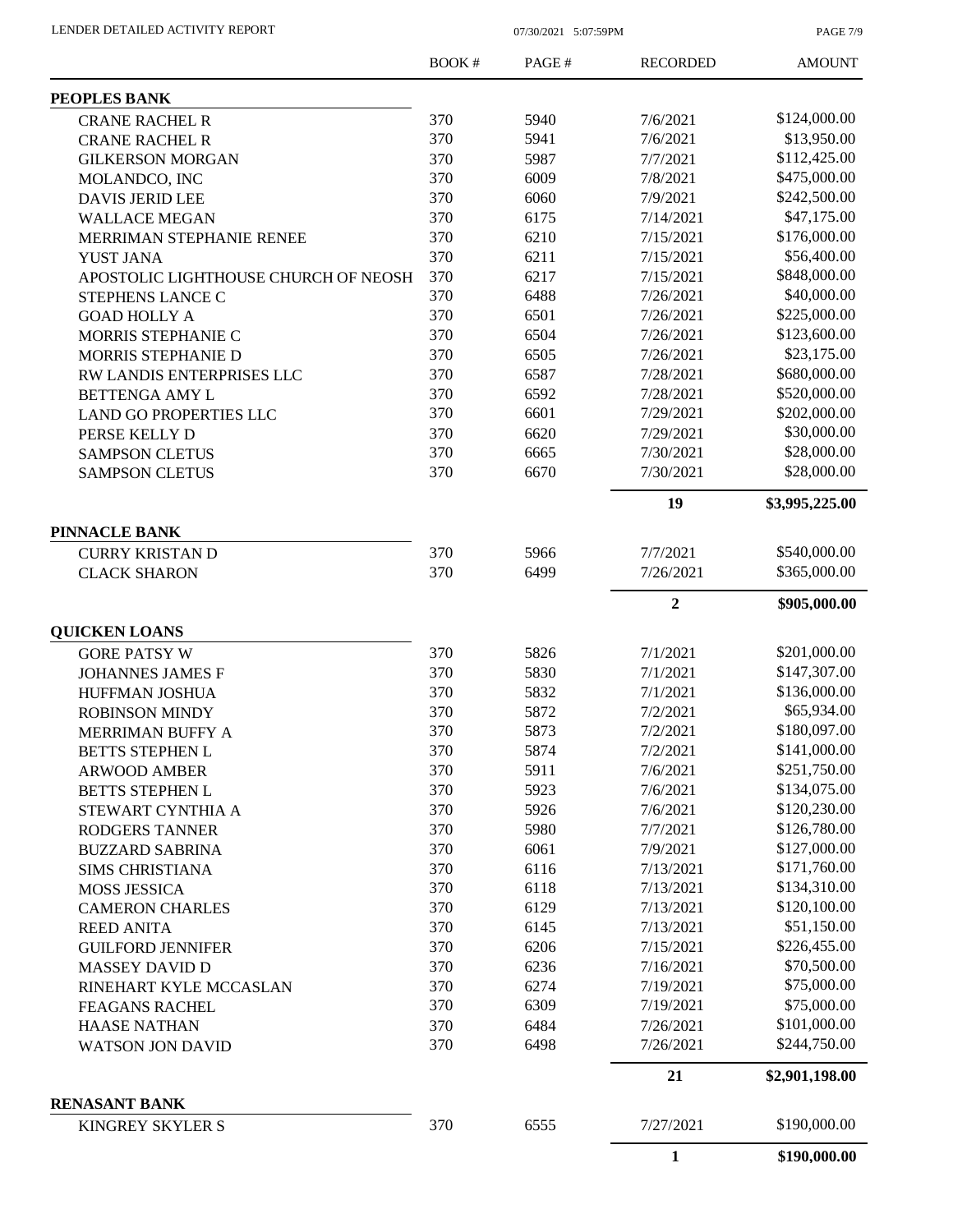LENDER DETAILED ACTIVITY REPORT 07/30/2021 5:07:59PM

PAGE 8/9

|                                       | <b>BOOK#</b> | PAGE# | <b>RECORDED</b>         | <b>AMOUNT</b>  |
|---------------------------------------|--------------|-------|-------------------------|----------------|
| <b>SECRETARY OF HOUSING</b>           |              |       |                         |                |
| <b>BERG ALLEN L</b>                   | 370          | 5880  | 7/2/2021                | \$4,635.06     |
| MCVAY AMANDA M                        | 370          | 5925  | 7/6/2021                | \$8,341.43     |
| <b>GRAHAM JUSTIN M</b>                | 370          | 5932  | 7/6/2021                | \$6,649.84     |
| <b>THOMASON RACHEL</b>                | 370          | 6155  | 7/14/2021               | \$11,334.02    |
| KOHPAY EDWIN B                        | 370          | 6319  | 7/20/2021               | \$6,115.43     |
| HARRISON JOSHUA D                     | 370          | 6529  | 7/27/2021               | \$20,984.58    |
|                                       |              |       | 6                       | \$58,060.36    |
| <b>SIMMONS BANK</b>                   |              |       |                         |                |
| CKJ REVOCABLE INVESTMENT TRUST        | 370          | 6657  | 7/30/2021               | \$182,000.00   |
|                                       |              |       | 1                       | \$182,000.00   |
| SOUTHWEST MISSOURI BANK               |              |       |                         |                |
| <b>JOHNSON JANE</b>                   | 370          | 5869  | 7/1/2021                | \$30,000.00    |
| <b>SASSER DAWN</b>                    | 370          | 5964  | 7/6/2021                | \$25,000.00    |
| <b>WILSON DARREN R</b>                | 370          | 5965  | 7/6/2021                | \$80,000.00    |
| <b>MOTAZEDI RENEE</b>                 | 370          | 6195  | 7/14/2021               | \$225,000.00   |
| <b>LONCARICH PATSY ANN</b>            | 370          | 6296  | 7/19/2021               | \$250,000.00   |
| <b>MCNALLY MARTHA</b>                 | 370          | 6331  | 7/20/2021               | \$60,000.00    |
| <b>ANDERSON LESLIE E</b>              | 370          | 6404  | 7/22/2021               | \$15,000.00    |
| <b>COLE CHERYL D</b>                  | 370          | 6528  | 7/27/2021               | \$72,000.00    |
| <b>GRANT ASHLEY</b>                   | 370          | 6580  | 7/28/2021               | \$185,000.00   |
| <b>BERRY JENNIFER</b>                 | 370          | 6637  | 7/30/2021               | \$120,000.00   |
| ROGERS KATHLEEN A                     | 370          | 6639  | 7/30/2021               | \$248,000.00   |
| <b>CHANDLER AMBER</b>                 | 370          | 6641  | 7/30/2021               | \$220,000.00   |
| <b>GOFF JEFFREY L</b>                 | 370          | 6655  | 7/30/2021               | \$165,000.00   |
| VOGT CHELSEY                          | 370          | 6662  | 7/30/2021               | \$252,000.00   |
|                                       |              |       | 14                      | \$1,947,000.00 |
| <b>STIFEL BANK &amp; TRUST</b>        |              |       |                         |                |
| <b>LEWIS A TR</b>                     | 370          | 6124  | 7/13/2021               | \$300,000.00   |
| ROTH KACY M                           | 370          | 6346  | 7/20/2021               | \$150,000.00   |
| <b>KRAUSE KYA</b>                     | 370          | 6479  | 7/23/2021               | \$150,000.00   |
|                                       |              |       | $\overline{\mathbf{3}}$ | \$600,000.00   |
| THIRD FEDERAL SAVINGS AND LOAN        |              |       |                         |                |
| <b>CLYMER NATHAN R E</b>              | 370          | 6234  | 7/16/2021               | \$30,000.00    |
| <b>TOOLEY DAVID</b>                   |              |       | 1                       | \$30,000.00    |
| <b>BUTLER MARK RANDOL</b>             | 370          | 6342  | 7/20/2021               | \$150,000.00   |
|                                       |              |       | $\mathbf{1}$            | \$150,000.00   |
| <b>TOOLEY LOIS</b>                    |              |       |                         |                |
| <b>BUTLER MOLLY JO</b>                | 370          | 6342  | 7/20/2021               | \$150,000.00   |
|                                       |              |       | 1                       | \$150,000.00   |
| TOWN & COUNTRY BANK<br>NELSON LORETTA | 370          | 6433  | 7/22/2021               | \$242,250.00   |
|                                       |              |       | $\mathbf{1}$            | \$242,250.00   |